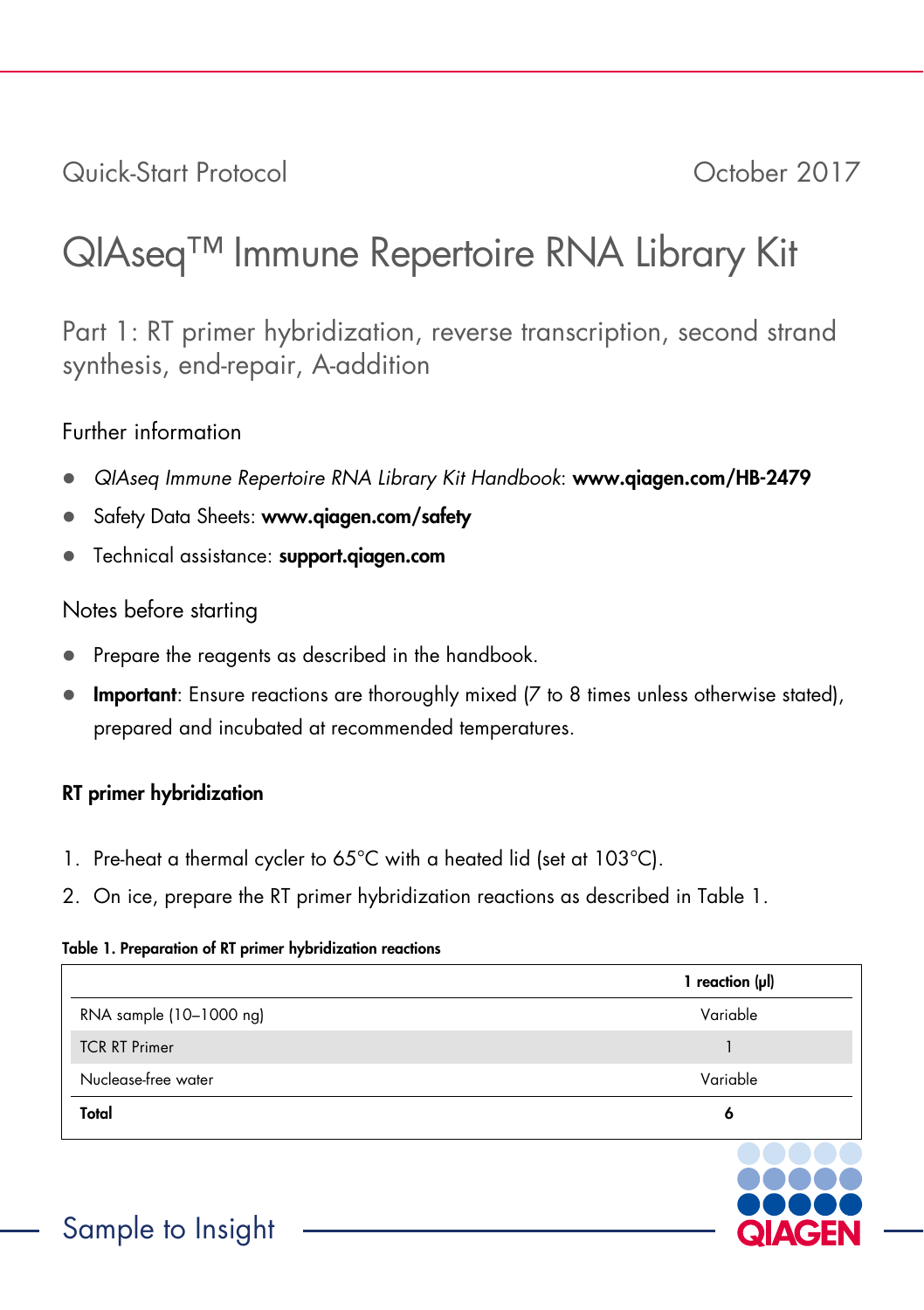- 3. Transfer the tube from ice to the pre-heated thermal cycler, and incubate for 5 min at 65°C followed by ice for at least 2 min.
- 4. Upon completion, proceed with "Reverse transcription".

## Reverse transcription

5. On ice, prepare the reverse transcription reactions as described in Table 2.

#### Table 2. Preparation of reverse transcription reactions

|                                                    | 1 reaction $(\mu I)$ |
|----------------------------------------------------|----------------------|
| RT primer hybridization reaction (already in tube) | ٥                    |
| BC3 buffer, 5x                                     |                      |
| RNase Inhibitor                                    |                      |
| <b>EZ Reverse Transcriptase*</b>                   |                      |
| Total                                              | 10                   |

\* When working with RNA amounts ≤20 ng, dilute 1 µl of the EZ Reverse Transcriptase to 5 µl using 4 µl of nuclease-free water. Pipet up and down 7 to 8 times to mix. Then add 1 µl to the reaction.

### 6. Incubate the tube in a thermal cycler with a heated lid (103°C) according to Table 3.

#### Table 3. Thermal cycler settings for reverse transcription reactions

| <b>Step</b> | <b>Temperature</b> | Time     |
|-------------|--------------------|----------|
|             | $42^{\circ}$ C     | 30 min   |
| $\gamma$    | $70^{\circ}$ C     | $15$ min |
| $\sqrt{2}$  | $4^{\circ}$ C      | Hold     |

7. Upon completion, proceed with "Second strand synthesis". Alternatively, the samples can be stored at –30 to –15°C in a constant-temperature freezer.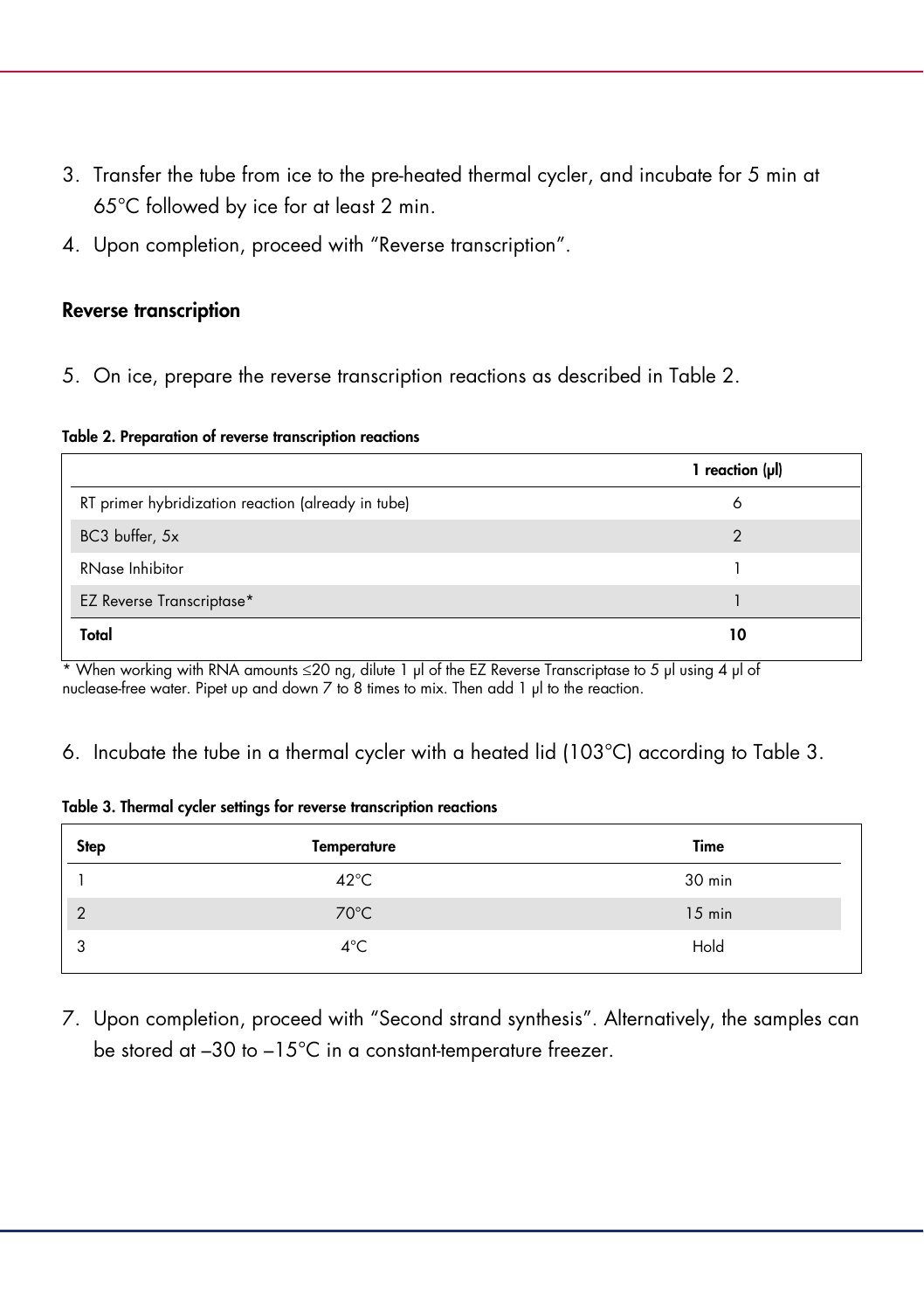# Second strand synthesis

8. On ice, prepare the second strand reactions as described in Table 4.

|  | Table 4. Preparation of second strand synthesis reactions |  |  |  |  |
|--|-----------------------------------------------------------|--|--|--|--|
|  |                                                           |  |  |  |  |

| 1 reaction $(\mu I)$ |  |
|----------------------|--|
| 10                   |  |
| $\overline{2}$       |  |
|                      |  |
|                      |  |
|                      |  |
| 5                    |  |
| 20                   |  |
|                      |  |

9. Incubate the tube in a thermal cycler with a heated lid (103°C) as described in Table 5.

Table 5. Thermal cycler settings for second strand synthesis

| <b>Step</b>    | <b>Temperature</b> | Time     |
|----------------|--------------------|----------|
|                | $37^{\circ}$ C     | $7$ min  |
| $\overline{2}$ | $65^{\circ}$ C     | 10 min   |
| 3              | $80^{\circ}$ C     | $10$ min |
| $\overline{A}$ | $4^{\circ}$ C      | Hold     |
|                |                    |          |

10.Upon completion, proceed with "End-repair and A-addition".

## End-repair and A-addition

11.On ice, prepare the end-repair and A-addition reactions as described in Table 6.